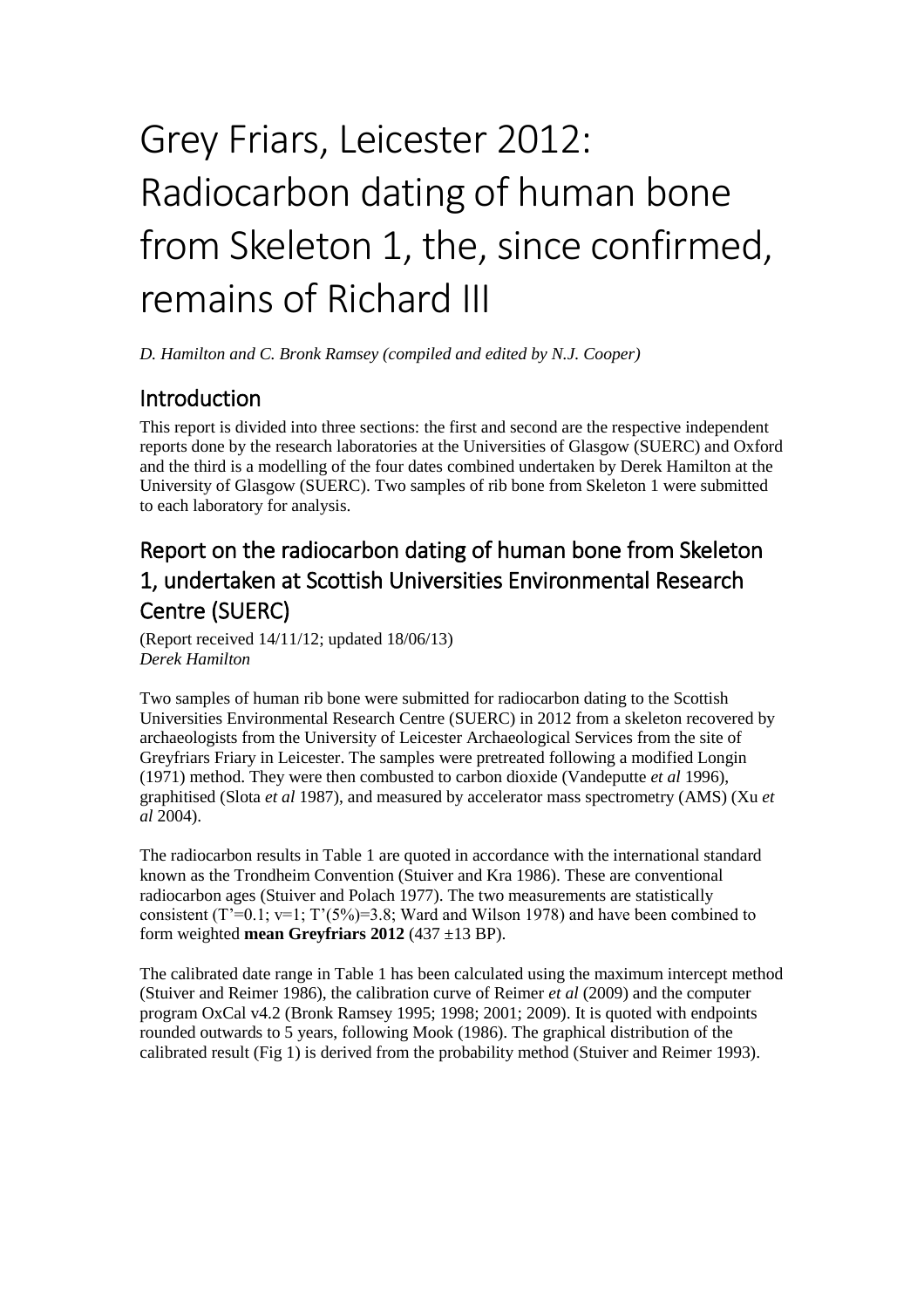| Lab ID               | Sample ID                            | <b>Material</b> | $\delta^{13}C$<br>(%o) | $\delta^{15}N$<br>$(\%0)$ | C: N | Radiocarbon<br>age $(BP)$ | <b>Calibrated date</b><br>$(95%$ confidence) |
|----------------------|--------------------------------------|-----------------|------------------------|---------------------------|------|---------------------------|----------------------------------------------|
| <b>SUERC-42896</b>   | Greyfriars 2012 – Burial<br>Sample 1 | human bone: rib | $-18.7$                | 14.6                      | 3.2  | $434 + 18$                |                                              |
| <b>SUERC-42897</b>   | Greyfriars 2012 – Burial<br>Sample 2 | human bone: rib | $-18.6$                | 15.0                      | 3.2  | $440 + 17$                |                                              |
| mean Greyfriars 2012 |                                      |                 |                        |                           |      | $437 + 13$                | cal AD 1430-1460                             |

# Table 1: Radiocarbon results from Greyfriars Friary, Leicester

 The stable isotope measurements for the two samples indicate that this individual had a highly varied, protein-rich diet that included non-terrestrial resources probably seafood (Fig 2) (Chisholm *et al* 1982; Schoeninger *et al* 1983). Furthermore, the C:N ratios suggests that bone preservation was sufficiently good to have confidence in the radiocarbon determinations (Table 1; DeNiro 1985; Masters 1987; Tuross *et al* 1988).

 when radiocarbon dated. When humans and other terrestrial animals derive a portion of their It is known that both oysters and seafish were available and consumed by people across social classes in the medieval period, and it is likely that marine resources are the cause for these stable isotope values. While the ratios of  ${}^{14}C.{}^{13}C.{}^{12}C$  are in equilibrium between the atmosphere and biosphere, they are not also in equilibrium with the oceans, and can cause organisms that derive their carbon from the sea to appear up to several hundred years too old protein from marine resources, it becomes necessary to 'correct' the radiocarbon age for this marine reservoir effect.

 marine) and -21‰ (purely terrestrial) to calculate the 'percent marine diet'. In the case of this For the samples from Greyfriars, the correction follows the methodology of Arneborg *et al*  (1999), where linear interpolation is used between the  $\delta^{13}$ C end members -12.5‰ (purely individual, using the mean of the two  $\delta^{13}$ C measurements, the percent marine value is 27.6%. This percent marine value has been given a standard error of  $\pm 10\%$ , and is used for the modelled calibration that mixes the international terrestrial and marine radiocarbon calibration curves of Reimer *et al* (2009). Since the offset between these two curves is both spatially and temporally dependent, a further  $\Delta R$  correction of -29  $\pm$ 51 years, derived from research into the marine reservoir of samples along the North Sea coast of Scotland in the medieval period, has been included into the calculation (Russell 2011).

An unfortunate side-effect of marine reservoir correction is that the modelled date will decrease in precision. In the case of the result from Greyfriars, the precision of the unmodelled date was the result of the calibration falling onto a steep section of the calibration curve (Fig 1), however as we apply the marine reservoir correction the  ${}^{14}C$  age decreases and the resulting date falls along a flattened area of the calibration curve, which serves to expand the calibrated probability significantly.

 The application of Bayesian statistical modelling can help to reduce the area of the probability provide a more realistic estimate for the death of the individual by using Bayesian statistics to Dissolution. In this model the year AD 1538 was used. The result (Fig 4) indicates that the (Buck *et al* 1996). By AD 1541, the monasteries had been dissolved by Henry VIII, with Greyfriars in Leicester having been dissolved near the end of the 1530s. It is possible to re-calculate the probability with the additional information that the individual dies preindividual probably died at some time in *cal AD 1460–1540* (*95% probability*).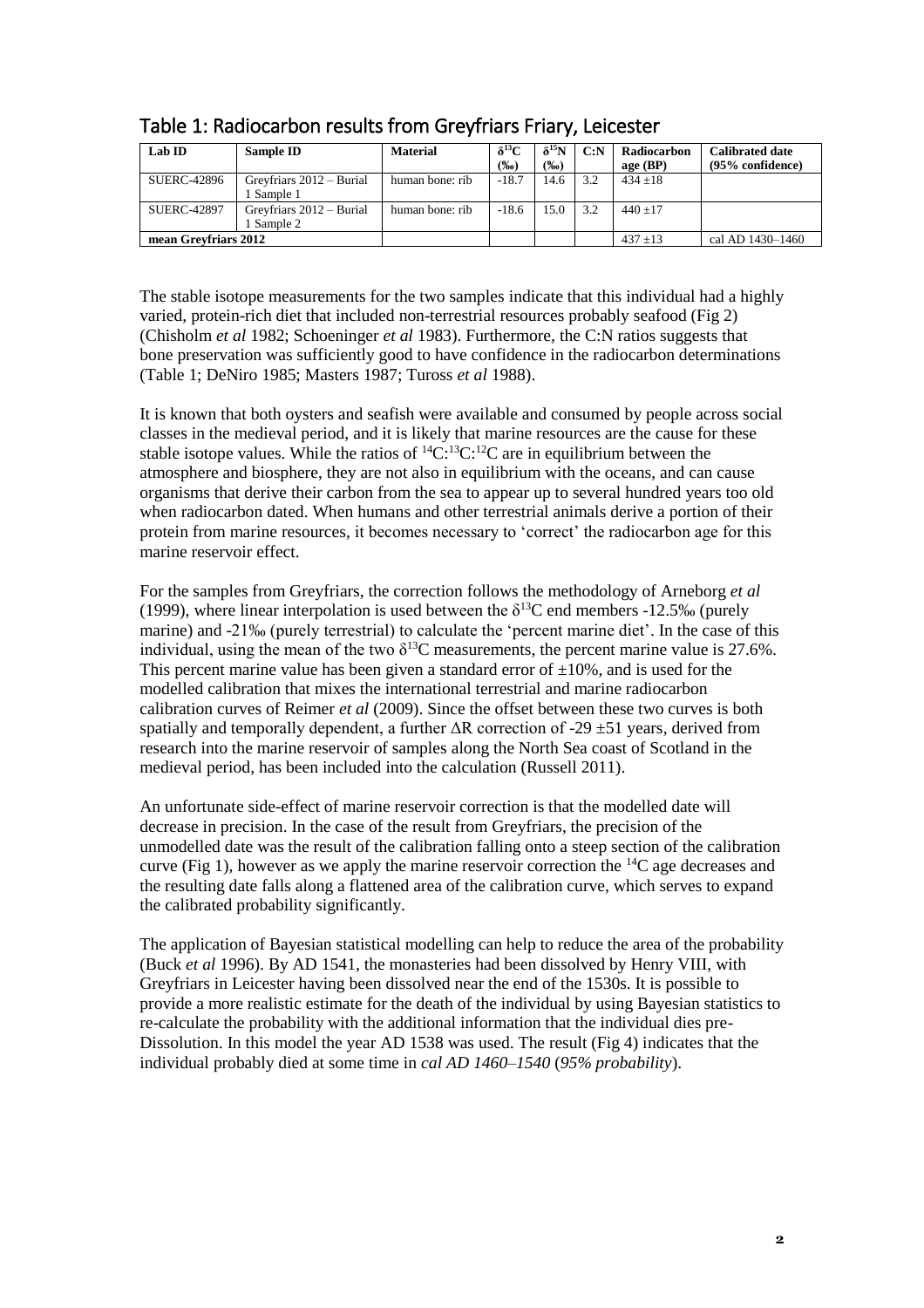



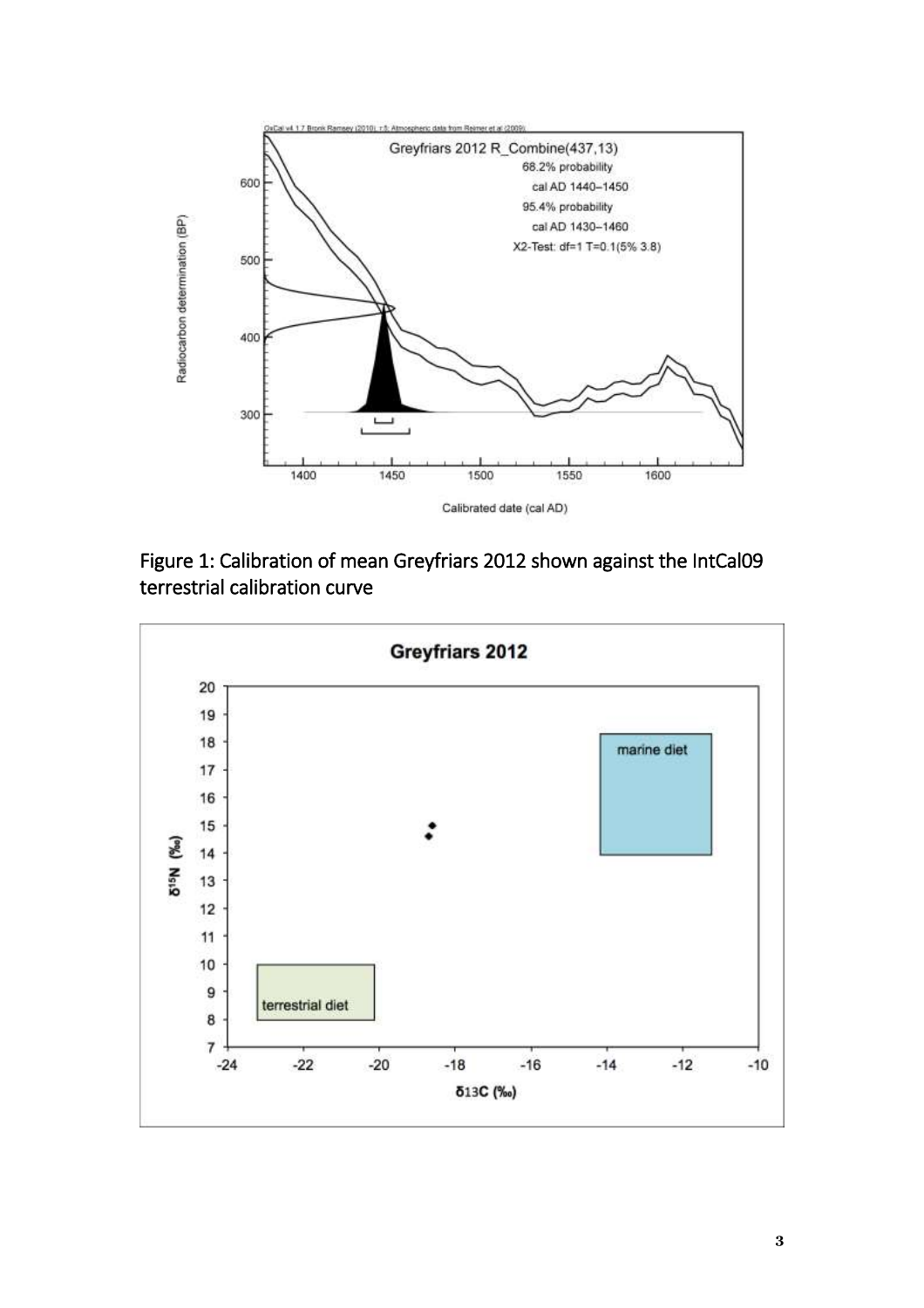Figure 2: Estimated protein foods contribution to stable isotope values in bone. Stable isotope values in these human bone samples suggest that diet contained varied sources of protein, including a significant marine component. Boxes are based on known ranges for protein sources (Mays 1998, fig 9)



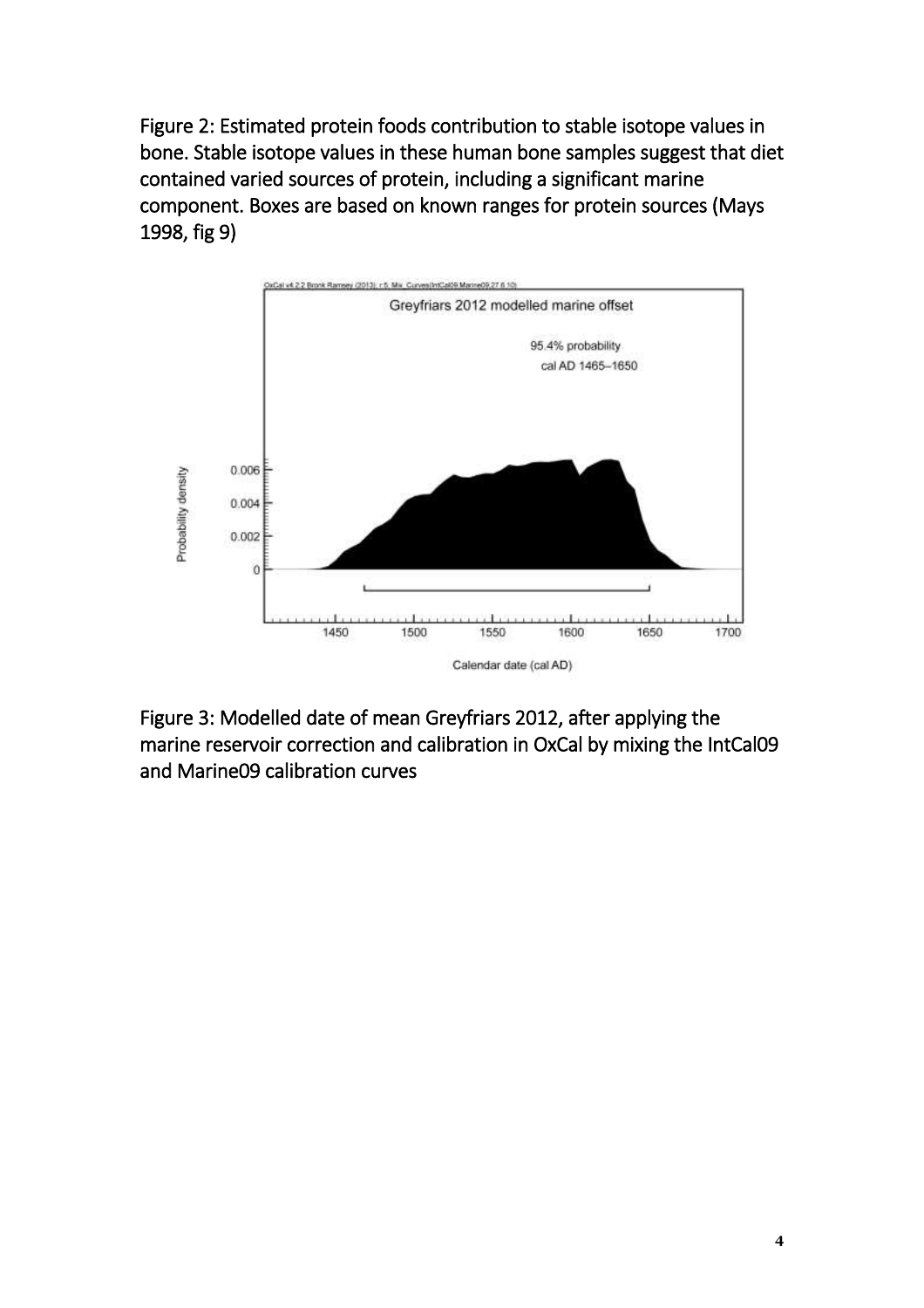

## Figure 4: Further refined modelled date of mean Greyfriars 2012, after the application of Bayesian statistics to constrain the date of the burial to pre-Dissolution, before AD 1538 in this instance

#### Bibliography

BRONK RAMSEY, C., 1995, 'Radiocarbon calibration and analysis of stratigraphy: the OxCal program' in *Radiocarbon* **37**, 425–30

BRONK RAMSEY, C., 1998, 'Probability and dating' in *Radiocarbon* **40**, 461–74

BRONK RAMSEY, C., 2001, 'Development of the radiocarbon calibration program OxCal' in *Radiocarbon* **43**, 355–63

BRONK RAMSEY, C., 2009, 'Bayesian analysis of radiocarbon dates' in *Radiocarbon* **51**(1), 337–60

BUCK, C.E., CAVANAGH, W.G. & LITTON, C.D., 1996, *Bayesian Approach to Interpreting Archaeological Data.* Chichester

CHISHOLM, B.S., NELSON, D.E. & SCHWARCZ, H.P., 1982, 'Stable carbon isotope ratios as a measure of marine versus terrestrial protein in ancient diets' in *Science* **216**, 1131- 32

DENIRO, M.J., 1985, 'Post-mortem preservation and alteration of in vivo bone collagen isotope ratios in relation to paleodietary reconstruction' in *Nature* **317**, 806-9

LONGIN, R., 1971, 'New method of collagen extraction for radiocarbon dating' in *Nature*  **230**, 241–2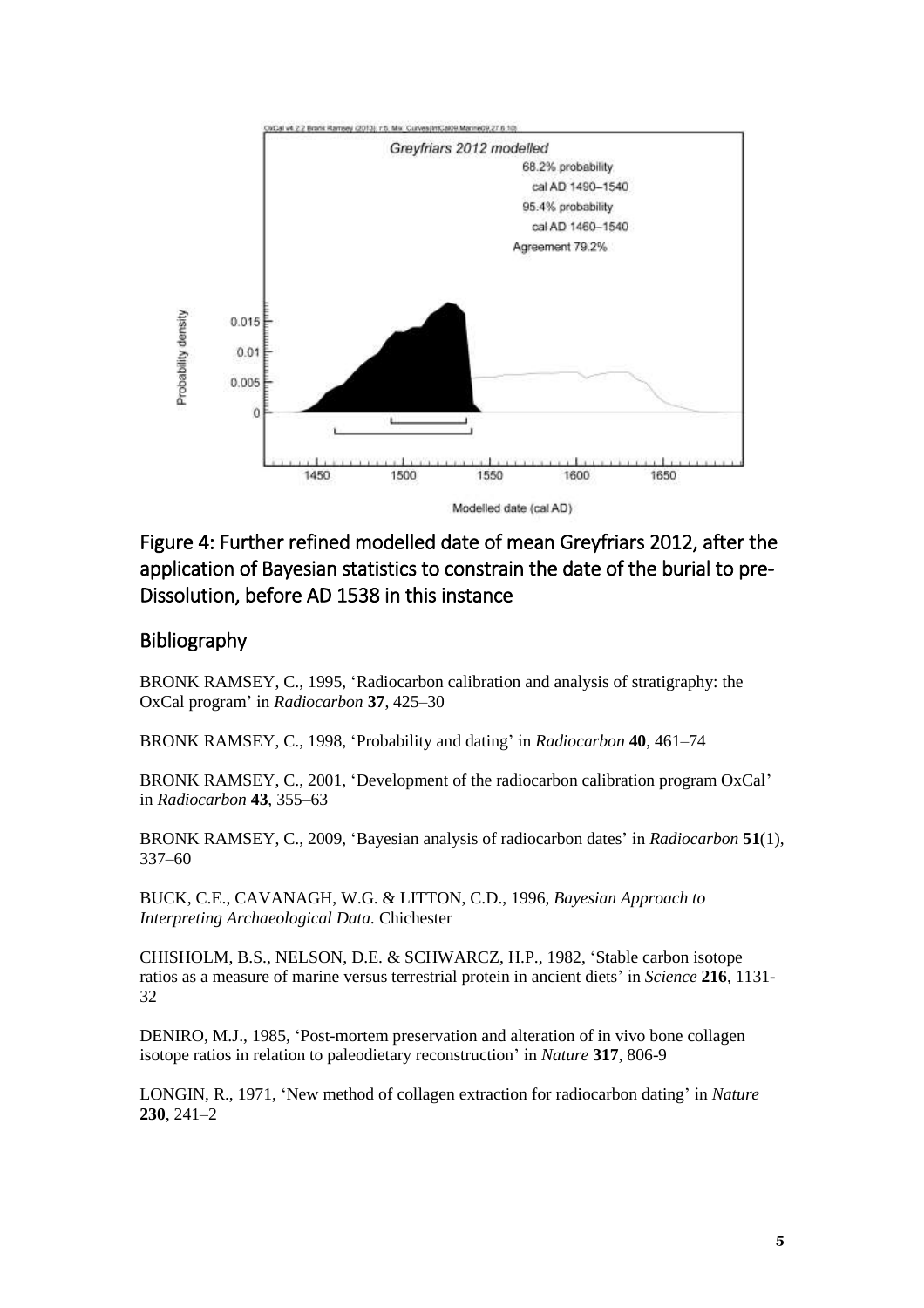MAYS, S., 2000, 'Stable isotope analysis in ancient human skeletal remains' in M. Cox & S. Mays (eds.) *Human osteology in archaeology and forensic science.* London, Greenwich Medical Media

MOOK, W.G., 1986, 'Business meeting: recommendations/resolutions adopted by the twelfth International Radiocarbon Conference' in *Radiocarbon* **28**, 799

REIMER, P.J., BAILLIE, M.G.L., BARD, E., BAYLISS, A., BECK, J.W., BLACKWELL, P.G., BRONK RAMSEY, C., BUCK, C.E., BURR, G.S., EDWARDS, R.L., FRIEDRICH, M., GROOTES, P.M., GUILDERSON, T.P., HAJDAS, I., HEATON, T.J., HOGG, A.G., HUGHEN, K.A., KAISER, K.F., KROMER, B., MCCORMAC, G., MANNING, S., REIMER, R.W., REMMELE, S., RICHARDS, D.A., SOUTHON, J.R., TALAMO, S., TAYLOR, F.W., TURNEY, C.S.M., VAN DER PLICHT, J. & WEYHENMEYER, C.E., 2009, 'INTCAL09 and MARINE09 radiocarbon age calibration curves, 0–50,000 years cal BP' in *Radiocarbon* **51**(4), 1111–50

RUSSELL, N., 2011, *Marine radiocarbon reservoir effects (MRE) in archaeology: temporal and spatial changes through the Holocene within the UK coastal environment.* Unpublished PhD thesis, University of Glasgow

SCOTT, E.M. (ed.), 2003, 'The Third International Radiocarbon Intercomparison (TIRI) and the Fourth International Radiocarbon Intercomparison (FIRI) 1990–2002: results, analysis, and conclusions' in *Radiocarbon* **45**, 135-408

SLOTA Jr, P.J., JULL, A.J.T., LINICK, T.W. & TOOLIN, L.J., 1987, 'Preparation of small samples for 14C accelerator targets by catalytic reduction of CO' in *Radiocarbon* **29**, 303–6

STUIVER, M.& KRA, R.S., 1986, 'Editorial comment' in *Radiocarbon* **28**(2B), ii

STUIVER, M. & POLACH, H.A., 1977, 'Reporting of 14C data' in *Radiocarbon* **19**, 355–63

STUIVER, M. & REIMER, P.J., 1986, 'A computer program for radiocarbon age calculation' in *Radiocarbon* **28**, 1022–30

STUIVER, M. & REIMER, P.J., 1993, 'Extended 14C data base and revised CALIB 3.0 14C age calibration program' in *Radiocarbon*, **35** 215–30

VANDEPUTTE, K., MOENS, L. & DAMS, R., 1996, 'Improved sealed-tube combustion of organic samples to CO2 for stable isotopic analysis, radiocarbon dating and percent carbon determinations' in *Analytical Letters* **29**, 2761–74

WARD, G.K. & WILSON, S.R., 1978, 'Procedures for comparing and combining radiocarbon age determinations: a critique' in *Archaeometry* **20**, 19–32

XU, S., ANDERSON, R., BRYANT, C., COOK, G.T., DOUGANS, A., FREEMAN, S., NAYSMITH, P., SCHNABEL, C. & SCOTT, E.M., 2004, 'Capabilities of the new SUERC 5MV AMS facility for 14C dating' in *Radiocarbon* **46**, 59–64

# 1 undertaken at the University of Oxford Report on the Radiocarbon dating of human bone from Skeleton

(Report received 20/12/12 and updated May 2013)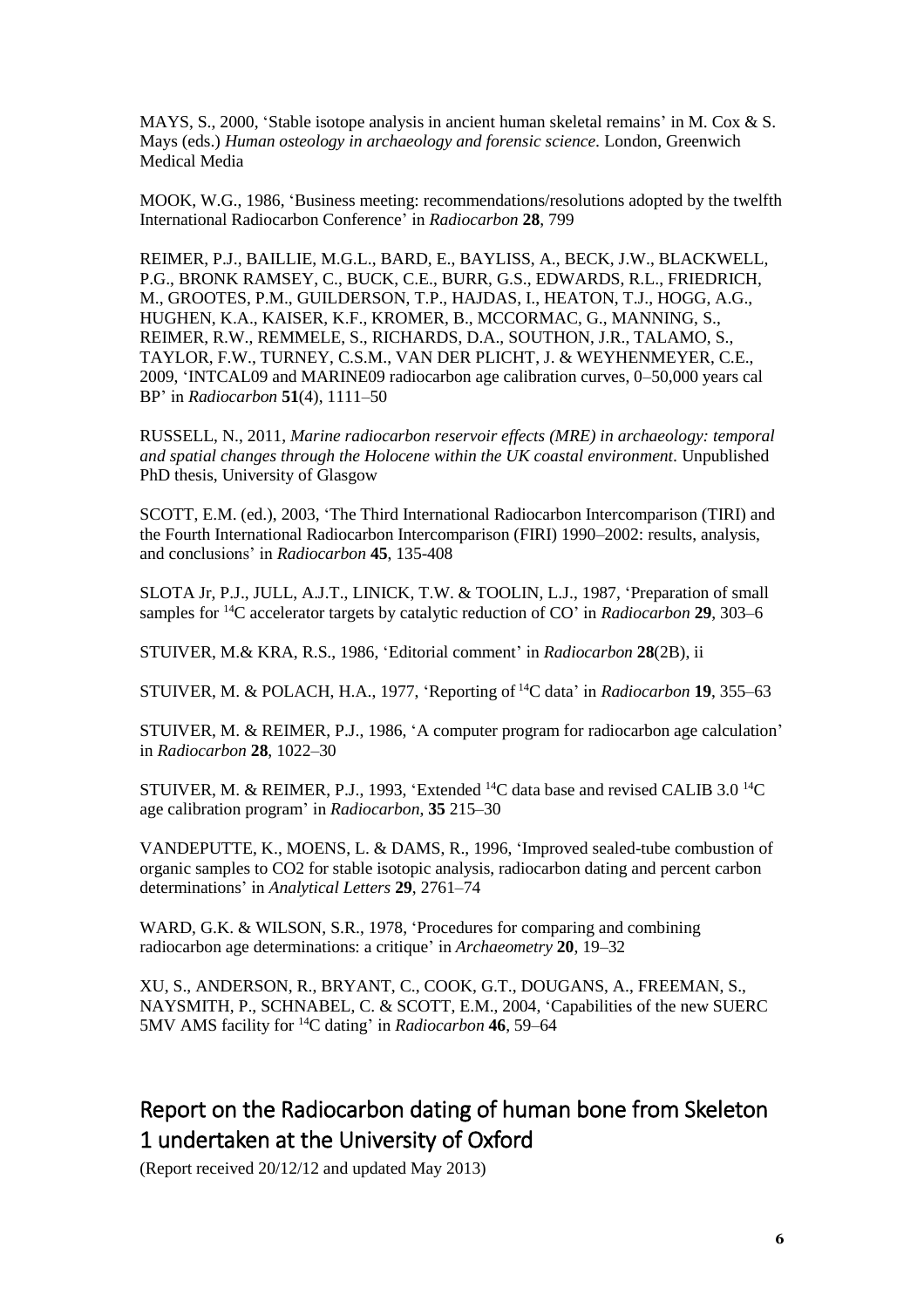#### *Christopher Bronk Ramsey*

 Accelerator Unit in the Research Laboratory for Archaeology and the History of Art. The Two samples of rib bone were received for analysis at the University of Oxford Radiocarbon results of the analysis are tabulated below (Table 1).

| $\mathbf{O} \mathbf{x} \mathbf{A}$ | <b>Sample</b>  | <b>Material</b> | $\delta^{13}C$ | $\delta^{15}N$ | <b>Date</b>   |
|------------------------------------|----------------|-----------------|----------------|----------------|---------------|
| $OxA-$                             | Greyfriars SK1 | bone            | $-18.37$       | 15.0           | $478 + (-25)$ |
| 27182                              | Sample 1       |                 |                |                |               |
| $OxA-$                             | Greyfriars SK1 | bone            | $-18.38$       | 15.3           | $480+/-25$    |
| 27183                              | Sample 2       |                 |                |                |               |

### Table 1 Results of analysis at the University of Oxford Radiocarbon Accelerator Unit

The dates are uncalibrated in radiocarbon years BP (Before Present - AD 1950) using the half-life of 5568 years. Isotopic fractionation has been corrected for using the measured  $\delta^{13}C$ values measured on the AMS. The quoted  $\delta^{13}$ C values are measured independently on a stable isotope mass spectrometer (to  $\pm 0.3$  per mil relative to VPDB). For details of the chemical pretreatment, target preparation and AMS measurement see *Radiocarbon* **46** (1) 17-24, **46**  (1): 155-63, and *Archaeometry* **44** (3 Supplement 1): 1-149. The attached calibration plots (fig 1), showing the calendar age ranges, have been generated using the OxCal computer program (v4.1) of C. Bronk Ramsey, using the 'INTCAL09' dataset (*Radiocarbon* **51** (4), 2009).

The two radiocarbon dates are in very good agreement with each other and the calibrations for the combined results are also shown (fig.1).

 estimated date of death to inform us about the diet - in this case, assuming a date of death of error on the mean of 17) suggests that the marine component of the diet is  $27\pm4\%$ . This must diet but it does suggest (as do the stable isotope values), that about a quarter of the dietary assumption of a  $25\pm5\%$  marine component of the diet (fig.2). The stable isotope values for these samples clearly suggest a marine component to the diet (the  $\delta^{15}$ N values were 15.0 and 15.3 respectively) and the  $\delta^{13}$ C values above are also higher than for a purely terrestrial diet. Estimating absolute levels of dietary contribution is very difficult without local information about dietary end-members. However, we can use 1485, and a local marine reservoir relevant for England (taken as the 10 nearest points to London from the [CHRONO marine reservoir database;](http://calib.qub.ac.uk/marine/) these give a mean value of 4 and an be treated with caution as it takes no account of bone turnover or exact source of the marine protein is from marine sources. For reference, I have also attached calibrations based on the

The nitrogen isotope levels further suggest a high-trophic level - perhaps also a very carnivorous diet for the terrestrial component.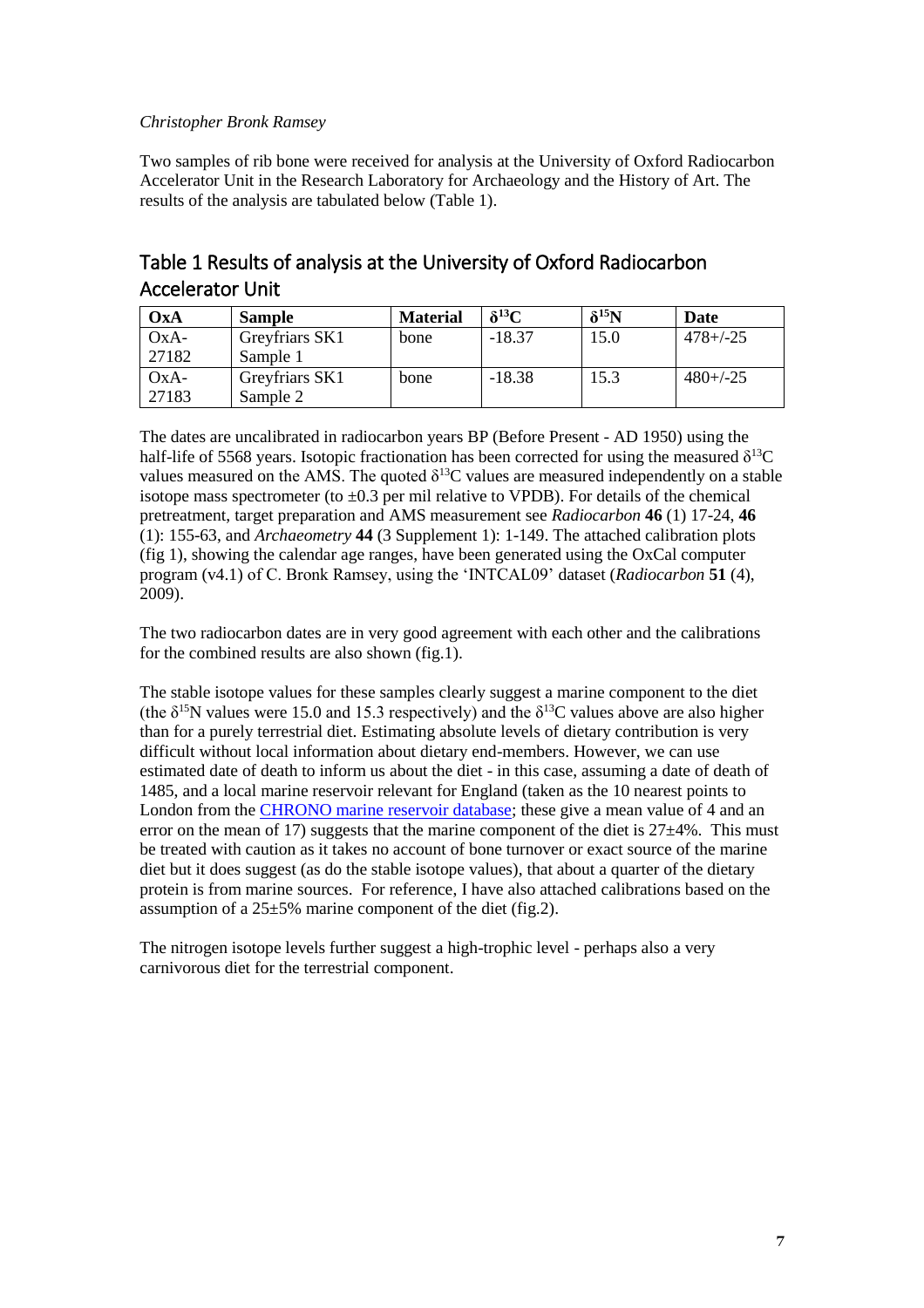





## Figure 2 Calibrated individual and combined dates taking into account high marine component in the diet.

#### The Modelling of the Four Dates

*Derek Hamilton* (SUERC, University of Glasgow, East Kilbride) Result received February  $1^{st}$  2013 (updated  $18/06/13$ )